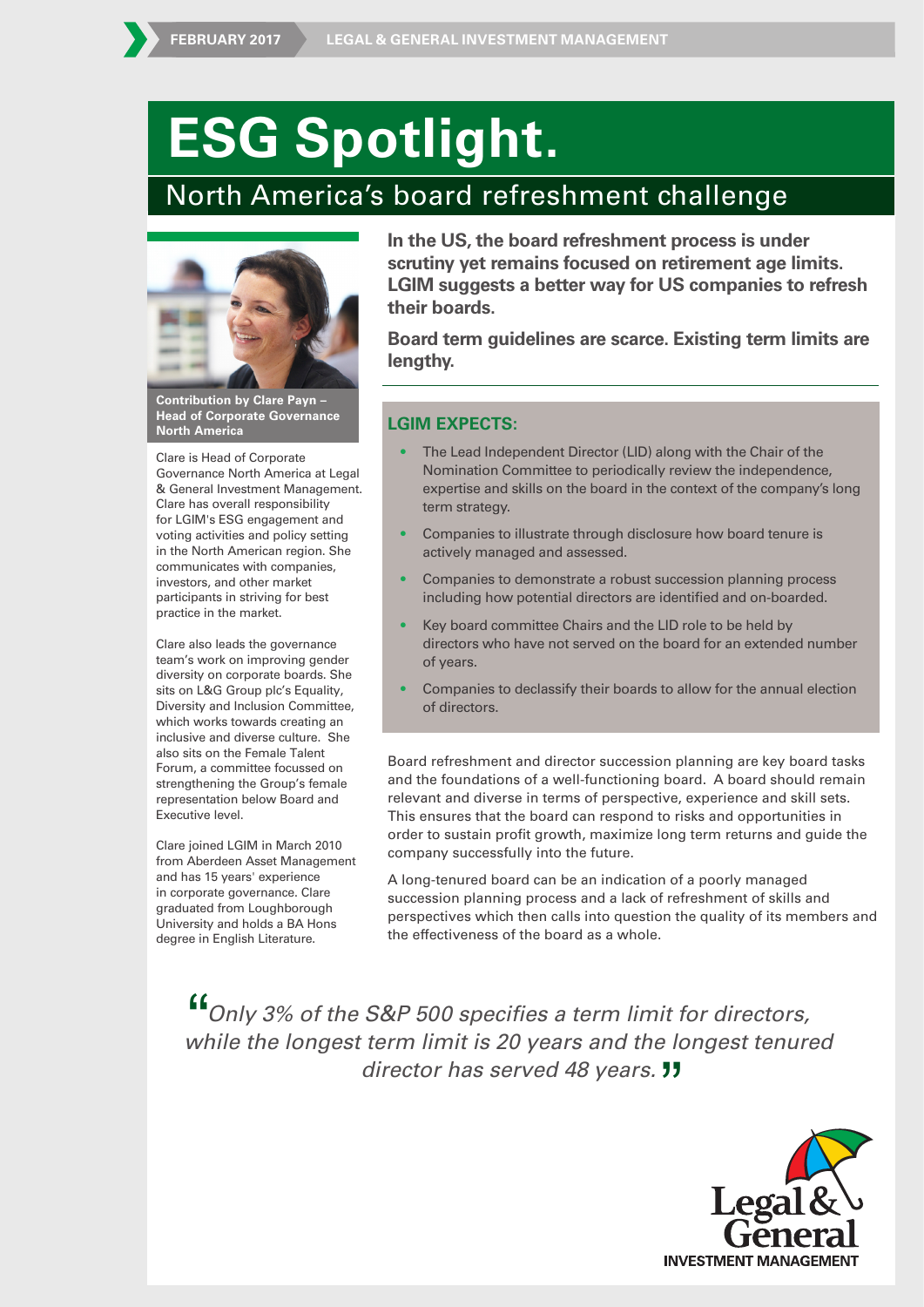

The longer tenure of a board director may also indicate a lack of independence from management. In the UK, for example, the independence of a non-executive director is reassessed once they reach 9 years on the board and a company must explain after this period why it believes the director in question remains independent and still able to challenge. Such best practices have helped to lower average board tenure alongside strong independent board Chairs.

The mix of tenures and levels of experience on a board is fundamental and we do want long term experience on the board as corporate memory is vital to help the company navigate through cycles it may have seen before.

Longer tenured directors are not necessarily ineffective to serve on a board as experience is important, but LGIM would discourage such directors serving as a LID or as Chairs of key board committees where independence is essential. The independence of longer tenured directors should also be robustly re-assessed to ensure they remain independent with these assessments being disclosed to shareholders.

# A board should be comprised of approximately a third relatively new " " directors, a third mid-tenured and a third longer-tenured directors.  $JJ$

This balance would allow a company to utilize the experience of the longer tenured directors whilst limiting the risk of high director turnover over a short period. Aside from independence potentially being compromised, lengthy board tenure can stifle the board in terms of replacing key skill sets and perspectives, limiting the board's ability to bring on new directors with relevant expertise. The world is dynamic and fast moving and boards need to be able to adapt to changes in technology, consumer trends and globalization and an active refreshment process and mix of tenures will provide newer experience.

The LID or Independent Chair should closely assess the independence, expertise and skills among the directors in the context of the company's strategy. This is not a personal critique, but rather an honest assessment of what is in the long-term interests of the company. A LID who successfully manages board rotation out into the long term is able to more easily identify skill sets that may need to be replaced in future as he or she will be aware of and able to manage those directors rotating off the board.

# Over 100 companies in the S&P 500 have an "independent" board " " director who has served for 25 years or more.<sup>11</sup>

As the LID actively engages in board refreshment planning they should take into account any tenure policies as well as input from board discussions and from the board and committee evaluation processes regarding the specific backgrounds, experiences and skills that will contribute to overall board effectiveness. Also considered should be the future needs of the board and its committees in light of the company's current and future business strategy and the qualifications and skills of directors who are expected to retire and rotate off the board in the future. This simple and thoughtful process will enable the LID to identify director talent with the preferred skills and background required. As a final part of this process a robust director onboarding and training process will allow new directors to contribute quickly.

## **TENURE POLICIES**

Anticipate future turnover

**BOARD** 

**EVALUATIONS**

Identify skills sets and experience

## **DIRECTOR RECRUITMENT**

Identify talent with preferred skill sets and experience

### **DIRECTOR TRAINING**

Robusttraining and onboarding allowing fast contribution of new directors